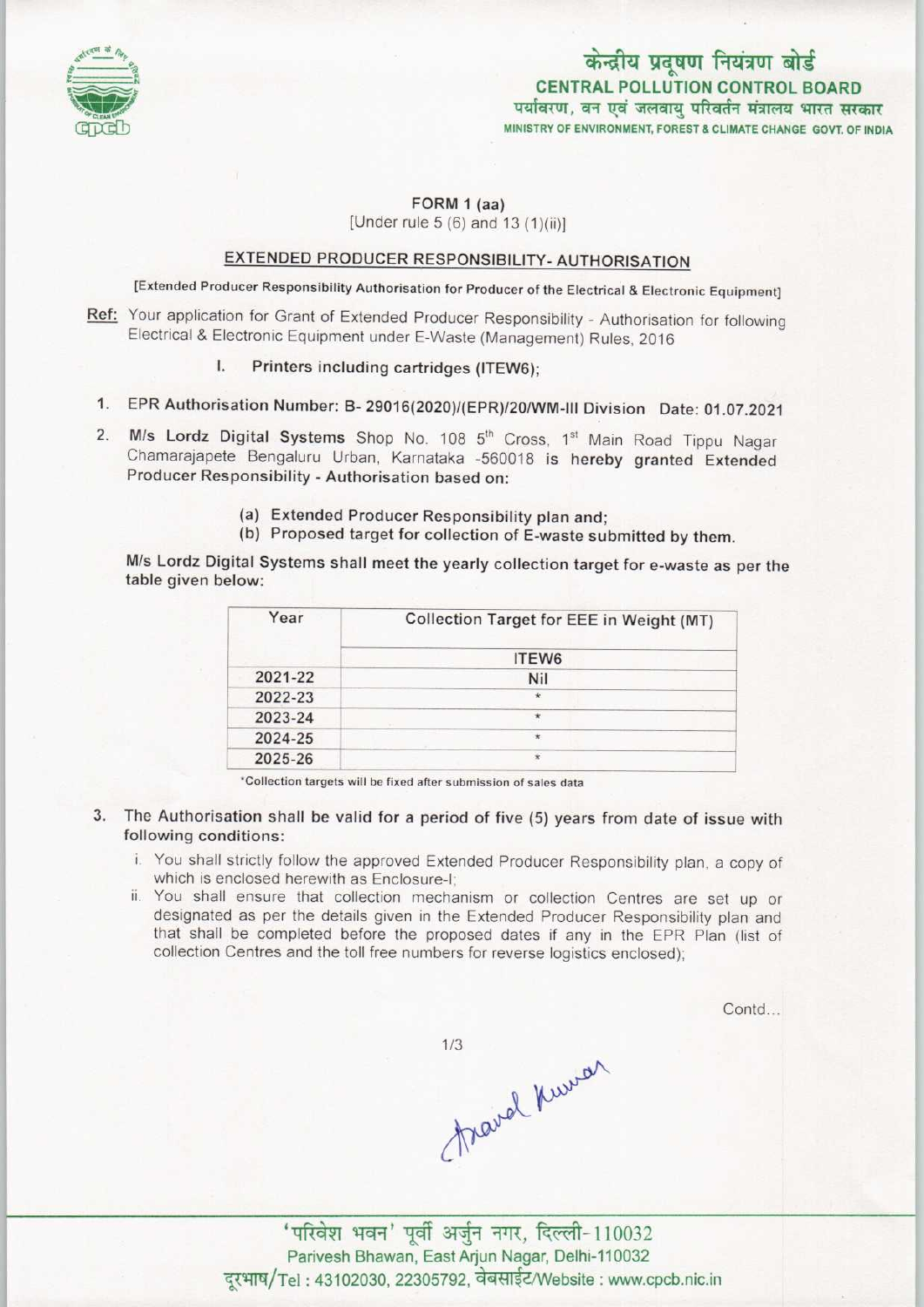

From pre page...

- iii. You shall ensure that all the collected e-waste is channelized to your dismantler/recycler M/s E-Waste Recyclers India, E-50, UPSIDC, Industrial Area, 98 KM Stone, NH2, Kosi Kotwan, Mathura-281403, Uttar Pradesh and records shall be maintained at dismantler/recycler and your end;
- iv. You shall maintain records, in Form-2 of these Rules, of e-waste and make such records available for scrutiny by Central Pollution Control Board;
- v. You shall file annual returns in Form-3 to the Central Pollution Control Board on or before 30th day of June following the financial year to which that returns relates.

#### vi. General Terms & Conditions of the Authorisation:

- a.The authorisation shall comply with provisions of the Environment {Protection) Act, 1986 and the E-waste (Management) Rules,2016 made there under;
- b. The authorisation or its renewal shall be produced for inspection at the request of an officer authorised by the Central Pollution Control Board;
- c.Any change in the approved Extended Producer Responsibility plan should be informed to Central Pollution Control Board within 15 days on which decision shall be communicated by Central Pollution Control Board within sixty days;
- d. It is the duty of the authorised person to take prior permission of the Central Pollution Control Board to close down any collection centre/points or any other facility which are part of the EPR plan;
- e.An application for the renewal of authorisation shall be made as laid down in subrule (vi) of rule of 13(1) the E-Waste (Management) Rules, 2016;
- f.The Board reserves right to cancel/amend/revoke the authorisation at any time as perthe policy of the Board or Government.

#### vii. Additional Conditions: -

- a) That the applicant will submit annual sales data along with annual returns;
- b)That the applicant has to ensure that the addresses of collection points provided by them in their EPR Plan are correct and traceable and the collection points/centres are functional;
- c) That the applicant will submit revised application for grant of EPR Authorisation in case of applicant adding/changing PRO or changing its EPR Plan;

Contd...

 $2/3$ Travel Kinner